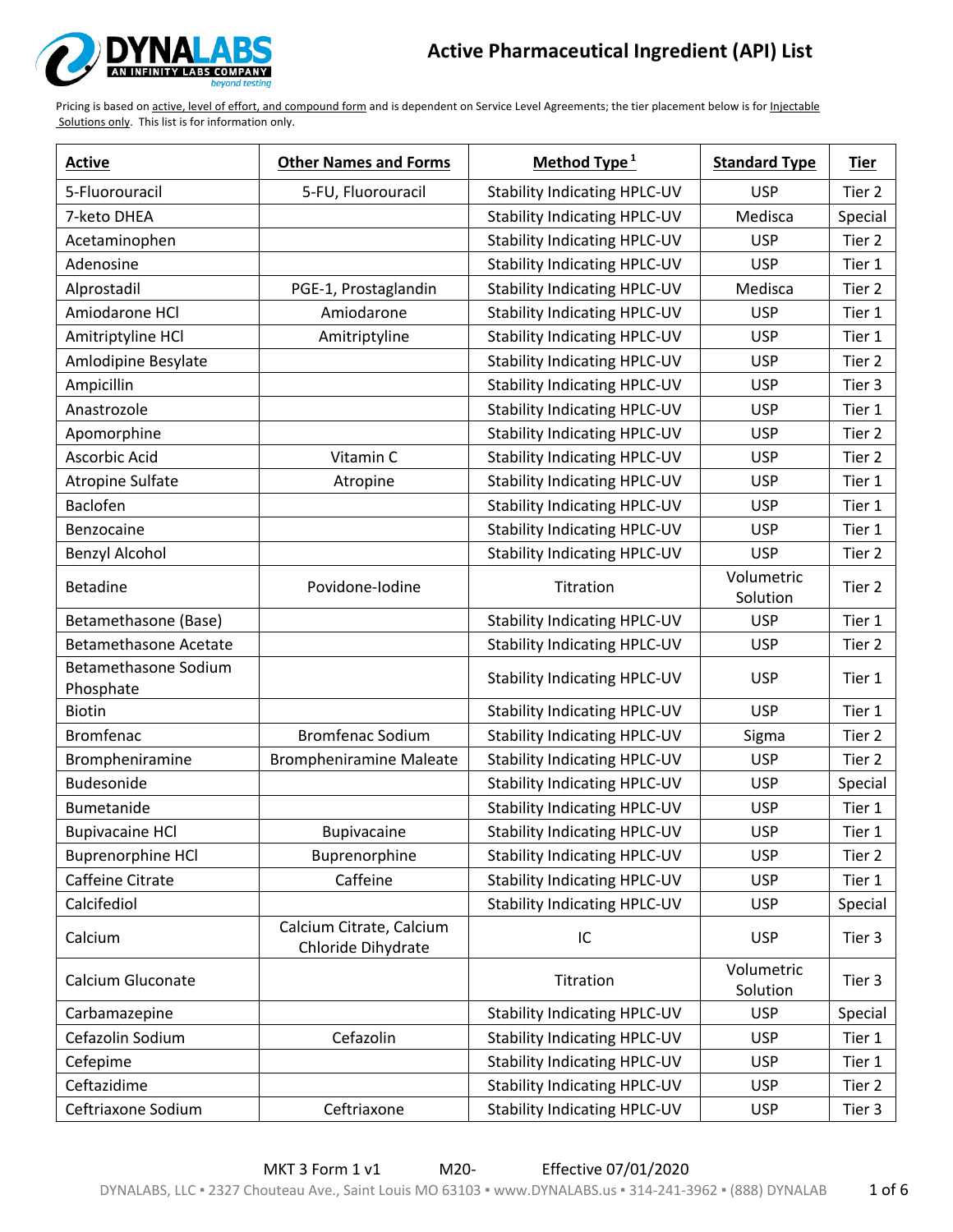

| <b>Active</b>                    | <b>Other Names and Forms</b>        | Method Type <sup>1</sup>            | <b>Standard Type</b>   | <b>Tier</b> |
|----------------------------------|-------------------------------------|-------------------------------------|------------------------|-------------|
| Cefuroxime                       |                                     | <b>Stability Indicating HPLC-UV</b> | <b>USP</b>             | Tier 1      |
| Choline Chloride <sup>2</sup>    |                                     | IC                                  | Medisca                | Special     |
| Cidofovir                        |                                     | <b>Stability Indicating HPLC-UV</b> | <b>USP</b>             | Tier 2      |
| Ciprofloxacin HCl                |                                     | <b>Stability Indicating HPLC-UV</b> | <b>USP</b>             | Tier 1      |
| Ciprofloxacin                    |                                     | <b>Stability Indicating HPLC-UV</b> | <b>USP</b>             | Tier 1      |
| Clindamycin Phosphate            |                                     | <b>Stability Indicating HPLC-UV</b> | <b>USP</b>             | Tier 1      |
| Clonidine HCl                    | Clonidine                           | <b>Stability Indicating HPLC-UV</b> | <b>USP</b>             | Tier 1      |
| Cyanocobalamin                   |                                     | <b>Stability Indicating HPLC-UV</b> | Medisca                | Tier 1      |
| Cyclobenzaprine HCl              |                                     | <b>Stability Indicating HPLC-UV</b> | <b>USP</b>             | Tier 1      |
| Cyclosporine                     |                                     | <b>Stability Indicating HPLC-UV</b> | <b>USP</b>             | Tier 2      |
| Cyclopentolate HCl               |                                     | <b>Stability Indicating HPLC-UV</b> | <b>USP</b>             | Tier 1      |
| Dehydroepianodrosterone          | <b>DHEA</b>                         | <b>Stability Indicating HPLC-UV</b> | Medisca                | Tier 1      |
| Demercarium Bromide              | Demercarium                         | <b>Stability Indicating HPLC-UV</b> | <b>USP</b>             | Tier 2      |
| Dexamethasone Acetate            |                                     | <b>Stability Indicating HPLC-UV</b> | <b>USP</b>             | Tier 2      |
| Dexamethasone<br>Phosphate       | Dexamethasone Sodium<br>Phosphate   | <b>Stability Indicating HPLC-UV</b> | <b>USP</b>             | Tier 3      |
| Dexmedetomidine                  |                                     | <b>Stability Indicating HPLC-UV</b> | <b>USP</b>             | Tier 2      |
| Dextromethorphan<br>Hydrobromide |                                     | <b>Stability Indicating HPLC-UV</b> | <b>USP</b>             | Tier 2      |
| Diazepam                         |                                     | <b>Stability Indicating HPLC-UV</b> | <b>USP</b>             | Tier 1      |
| Diclofenac Sodium                | Diclofenac, Diclofenac<br>Potassium | <b>Stability Indicating HPLC-UV</b> | <b>USP</b>             | Tier 1      |
| Diltiazem HCl                    | Diltiazem                           | <b>Stability Indicating HPLC-UV</b> | <b>USP</b>             | Tier 1      |
| Diphenhydramine HCl              |                                     | <b>Stability Indicating HPLC-UV</b> | <b>USP</b>             | Tier 2      |
| Dipyridamole                     |                                     | <b>Stability Indicating HPLC-UV</b> | <b>USP</b>             | Special     |
| Dobutamine                       |                                     | <b>Stability Indicating HPLC-UV</b> | <b>USP</b>             | Special     |
| Dopamine HCl                     | Dopamine                            | <b>Stability Indicating HPLC-UV</b> | <b>USP</b>             | Tier 1      |
| Doxepin HCl                      | Doxepin                             | <b>Stability Indicating HPLC-UV</b> | <b>USP</b>             | Special     |
| Doxycycline                      | Doxycycline Hyclate                 | <b>Stability Indicating HPLC-UV</b> | <b>USP</b>             | Special     |
| Droperidol                       |                                     | <b>Stability Indicating HPLC-UV</b> | <b>USP</b>             | Tier 1      |
| Edetate Calcium Disodium         |                                     | Titration                           | Volumetric<br>Solution | Tier 2      |
| <b>Edetate Disodium</b>          |                                     | Titration                           | Volumetric<br>Solution | Tier 2      |
| Ephedrine Sulfate                |                                     | <b>Stability Indicating HPLC-UV</b> | <b>USP</b>             | Tier 1      |
| Epinephrine Bitartrate           | Epinephrine HCl,<br>Epinephrine     | <b>Stability Indicating HPLC-UV</b> | <b>USP</b>             | Tier 1      |
| Estradiol                        | E <sub>2</sub>                      | <b>Stability Indicating HPLC-UV</b> | <b>USP</b>             | Tier 1      |
| <b>Estradiol Valerate</b>        |                                     | <b>Stability Indicating HPLC-UV</b> | <b>USP</b>             | Tier 2      |
| Estriol                          | E <sub>3</sub>                      | <b>Stability Indicating HPLC-UV</b> | <b>USP</b>             | Tier 1      |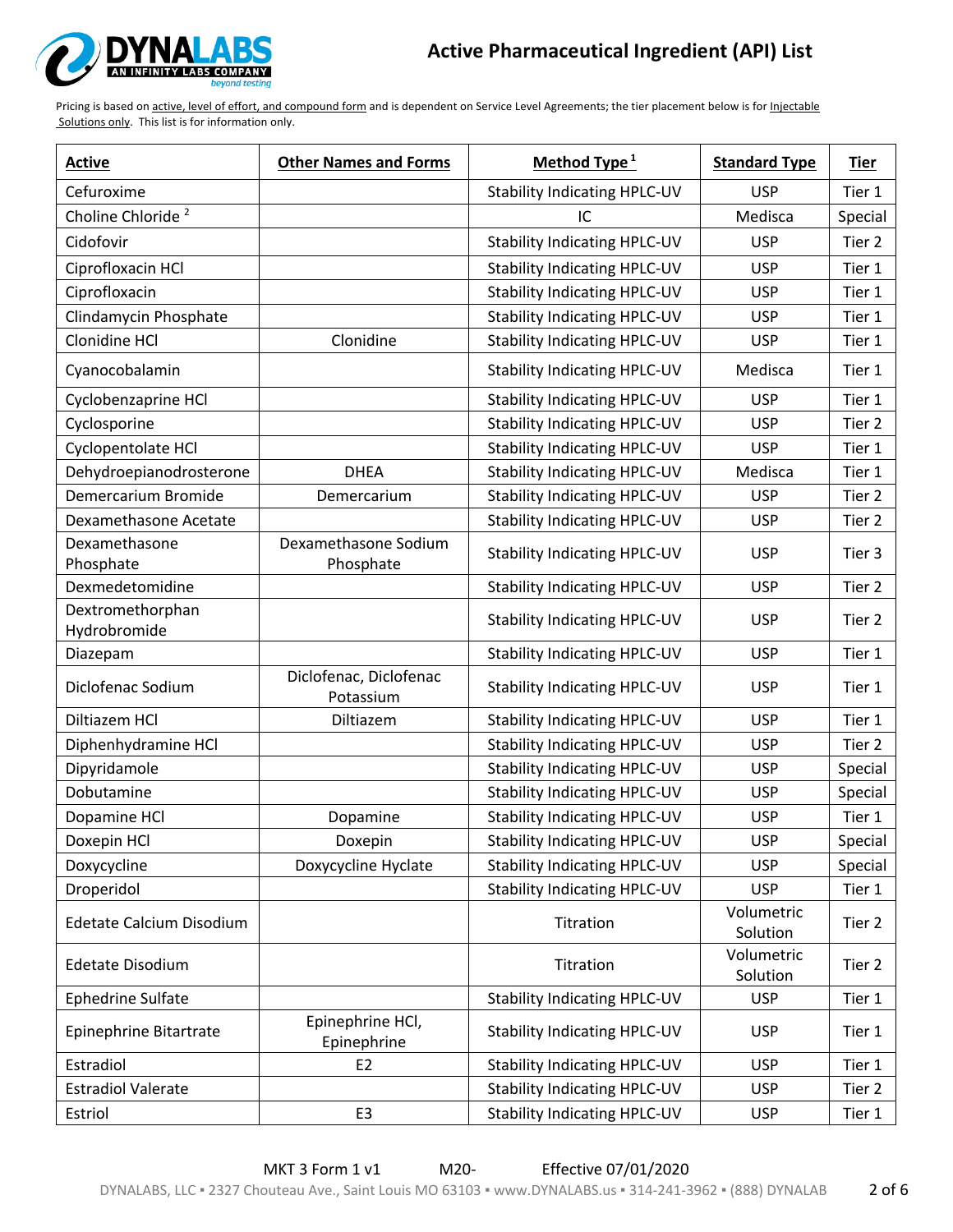

| <b>Active</b>                             | <b>Other Names and Forms</b>                                                                      | Method Type <sup>1</sup>            | <b>Standard Type</b>   | <b>Tier</b> |
|-------------------------------------------|---------------------------------------------------------------------------------------------------|-------------------------------------|------------------------|-------------|
| Estrone                                   | E1                                                                                                | <b>Stability Indicating HPLC-UV</b> | <b>USP</b>             | Tier 1      |
| Fenbendazole                              |                                                                                                   | <b>Stability Indicating HPLC-UV</b> | <b>USP</b>             | Special     |
| Fentanyl Citrate                          | Fentanyl                                                                                          | <b>Stability Indicating HPLC-UV</b> | <b>USP</b>             | Tier 1      |
| Finasteride                               |                                                                                                   | <b>Stability Indicating HPLC-UV</b> | <b>USP</b>             | Special     |
| Furosemide                                |                                                                                                   | <b>Stability Indicating HPLC-UV</b> | <b>USP</b>             | Tier 2      |
| Gabapentin                                |                                                                                                   | <b>Stability Indicating HPLC-UV</b> | <b>USP</b>             | Tier 1      |
| Gatifloxacin                              |                                                                                                   | <b>Stability Indicating HPLC-UV</b> | <b>USP</b>             | Tier 2      |
| <b>Gentamicin Sulfate</b>                 | Gentamicin                                                                                        | <b>Stability Indicating HPLC-UV</b> | <b>USP</b>             | Tier 3      |
| <b>Glutathione Reduced</b>                |                                                                                                   | <b>Stability Indicating HPLC-UV</b> | <b>USP</b>             | Tier 2      |
| Glycopyrrolate                            |                                                                                                   | <b>Stability Indicating HPLC-UV</b> | <b>USP</b>             | Tier 1      |
| Guaifenesin                               |                                                                                                   | <b>Stability Indicating HPLC-UV</b> | <b>USP</b>             | Special     |
| Hydrocortisone                            |                                                                                                   | <b>Stability Indicating HPLC-UV</b> | <b>USP</b>             | Tier 1      |
| <b>Hydrocortisone Acetate</b>             |                                                                                                   | <b>Stability Indicating HPLC-UV</b> | <b>USP</b>             | Tier 1      |
| <b>Hydrocortisone Sodium</b><br>Succinate | Hydrocortisone<br>Hemisuccinate                                                                   | <b>Stability Indicating HPLC-UV</b> | <b>USP</b>             | Tier 1      |
| Hydromorphone HCl                         | Hydromorphone                                                                                     | <b>Stability Indicating HPLC-UV</b> | <b>USP</b>             | Tier 1      |
| Hydroxocobalamin HCl                      | Hydroxocobalamin                                                                                  | <b>Stability Indicating HPLC-UV</b> | Medisca                | Tier 1      |
| Hydroxyprogesterone<br>Caproate           |                                                                                                   | <b>Stability Indicating HPLC-UV</b> | <b>USP</b>             | Tier 1      |
| Ibuprofen                                 |                                                                                                   | <b>Stability Indicating HPLC-UV</b> | <b>USP</b>             | Tier 1      |
| Idoxuridine                               |                                                                                                   | <b>Stability Indicating HPLC-UV</b> | <b>USP</b>             | Tier 2      |
| Inositol <sup>2</sup>                     |                                                                                                   | HPLC-CAD                            | <b>USP</b>             | Special     |
| Iohexol                                   |                                                                                                   | Titration                           | Volumetric<br>Solution | Special     |
| Isoproterenol                             |                                                                                                   | <b>Stability Indicating HPLC-UV</b> | <b>USP</b>             | Tier 2      |
| Ketamine HCl                              | Ketamine                                                                                          | <b>Stability Indicating HPLC-UV</b> | <b>USP</b>             | Tier 1      |
| Ketoprofen                                |                                                                                                   | <b>Stability Indicating HPLC-UV</b> | <b>USP</b>             | Tier 1      |
| Ketorolac Tromethamine                    | Ketorolac                                                                                         | <b>Stability Indicating HPLC-UV</b> | <b>USP</b>             | Tier 1      |
| Labetalol HCl                             |                                                                                                   | <b>Stability Indicating HPLC-UV</b> | <b>USP</b>             | Tier 1      |
| Leuprolide Acetate                        | Leuprolide                                                                                        | <b>Stability Indicating HPLC-UV</b> | <b>USP</b>             | Tier 3      |
| Levothyroxine Sodium                      | Levothyroxine, T4                                                                                 | <b>Stability Indicating HPLC-UV</b> | <b>USP</b>             | Tier 3      |
| Lidocaine HCl                             | Lidocaine                                                                                         | <b>Stability Indicating HPLC-UV</b> | <b>USP</b>             | Tier 1      |
| Liothyronine Sodium                       | Liothyronine, T3                                                                                  | <b>Stability Indicating HPLC-UV</b> | <b>USP</b>             | Tier 3      |
| Lorazepam                                 |                                                                                                   | <b>Stability Indicating HPLC-UV</b> | <b>USP</b>             | Tier 1      |
| Magnesium                                 | Magnesium Chloride<br>Hexahydrate, Magnesium<br>Chloride, Magnesium<br>Citrate, Magnesium Sulfate | IC                                  | <b>USP</b>             | Tier 3      |
| Medroxyprogestone<br>Acetate              |                                                                                                   | <b>Stability Indicating HPLC-UV</b> | <b>USP</b>             | Tier 2      |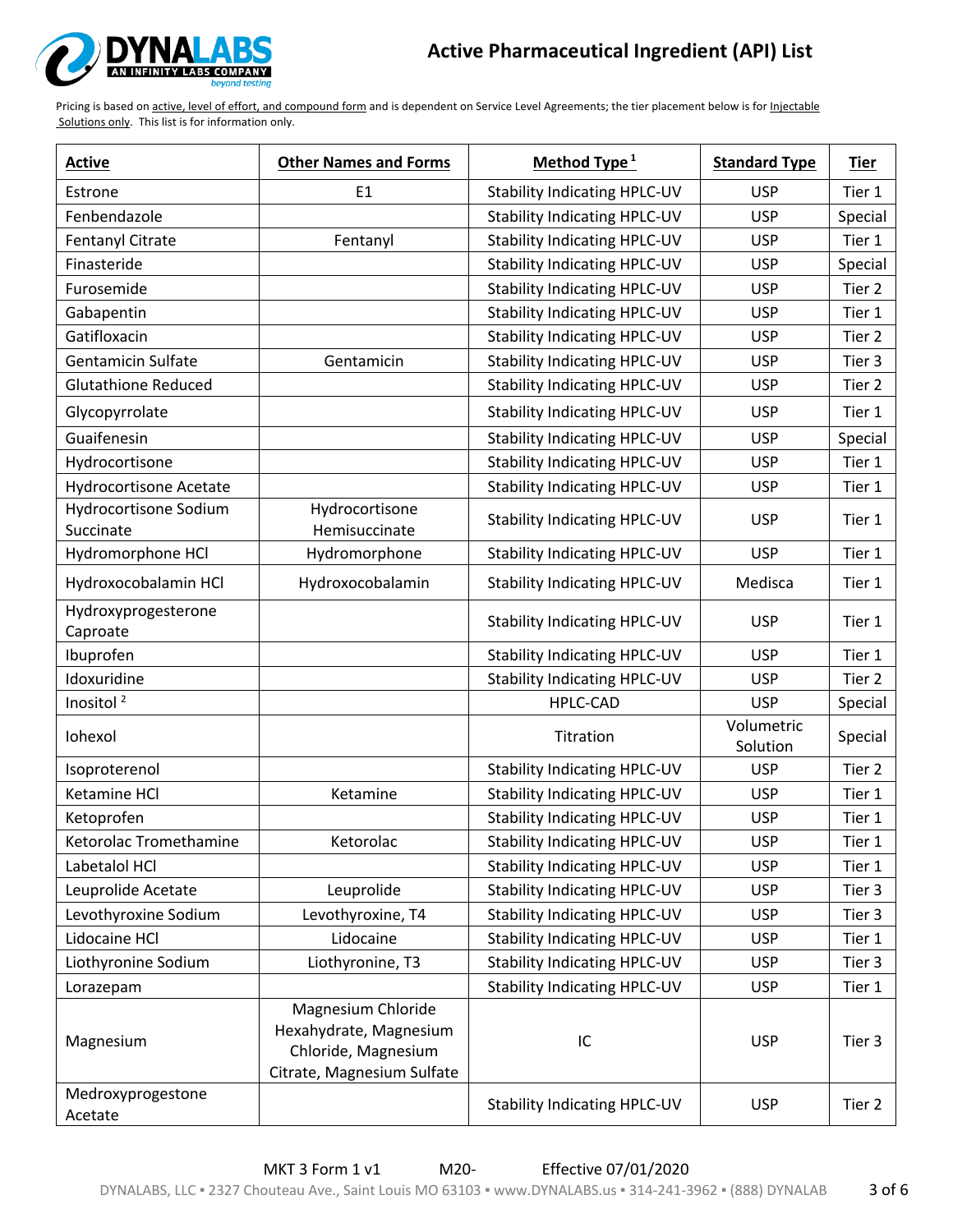

| <b>Active</b>                          | <b>Other Names and Forms</b>                        | Method Type <sup>1</sup>            | <b>Standard Type</b> | <b>Tier</b> |
|----------------------------------------|-----------------------------------------------------|-------------------------------------|----------------------|-------------|
| Meloxicam                              |                                                     | <b>Stability Indicating HPLC-UV</b> | <b>USP</b>           | Tier 1      |
| Meperidine HCl                         | Meperidine                                          | <b>Stability Indicating HPLC-UV</b> | <b>USP</b>           | Tier 2      |
| Methadone HCl                          |                                                     | <b>Stability Indicating HPLC-UV</b> | <b>USP</b>           | Tier 1      |
| Methionine                             |                                                     | <b>Stability Indicating HPLC-UV</b> | <b>USP</b>           | Special     |
| Methocarbamol                          |                                                     | <b>Stability Indicating HPLC-UV</b> | <b>USP</b>           | Tier 2      |
| <b>Methohexital Sodium</b>             | Methohexital                                        | <b>Stability Indicating HPLC-UV</b> | <b>USP</b>           | Tier 2      |
| Methylcobalamin                        |                                                     | <b>Stability Indicating HPLC-UV</b> | <b>USP</b>           | Tier 2      |
| Methylprednisolone<br>Acetate          |                                                     | <b>Stability Indicating HPLC-UV</b> | <b>USP</b>           | Tier 2      |
| Methylprednisolone<br>Sodium Succinate | Methylprednisolone<br>Hemisuccinate                 | <b>Stability Indicating HPLC-UV</b> | <b>USP</b>           | Tier 1      |
| Metoclopramide HCl                     | Metoclopramide                                      | <b>Stability Indicating HPLC-UV</b> | <b>USP</b>           | Tier 1      |
| Metoprolol                             | Metoprolol Tartrate,<br><b>Metoprolol Succinate</b> | <b>Stability Indicating HPLC-UV</b> | <b>USP</b>           | Tier 1      |
| Metronidazole Base                     |                                                     | <b>Stability Indicating HPLC-UV</b> | <b>USP</b>           | Tier 1      |
| Midazolam HCl                          | Midazolam                                           | <b>Stability Indicating HPLC-UV</b> | <b>USP</b>           | Tier 3      |
| Milrinone                              |                                                     | <b>Stability Indicating HPLC-UV</b> | <b>USP</b>           | Tier 2      |
| Minoxidil                              |                                                     | <b>Stability Indicating HPLC-UV</b> | <b>USP</b>           | Tier 1      |
| Mitomycin                              |                                                     | <b>Stability Indicating HPLC-UV</b> | <b>USP</b>           | Tier 3      |
| Mometasone Furoate                     |                                                     | <b>Stability Indicating HPLC-UV</b> | <b>USP</b>           | Special     |
| Morphine Sulfate                       |                                                     | <b>Stability Indicating HPLC-UV</b> | <b>USP</b>           | Tier 1      |
| Moxifloxacin HCl                       | Moxifloxacin                                        | <b>Stability Indicating HPLC-UV</b> | <b>USP</b>           | Tier 1      |
| N-Acetylcysteine                       | Acetylcysteine                                      | <b>Stability Indicating HPLC-UV</b> | <b>USP</b>           | Tier 1      |
| Nalbuphine HCl                         | Nalbuphine                                          | <b>Stability Indicating HPLC-UV</b> | Sigma                | Special     |
| Naltrexone HCl                         | Naltrexone                                          | <b>Stability Indicating HPLC-UV</b> | <b>USP</b>           | Tier 2      |
| Nandrolone Decanoate                   |                                                     | <b>Stability Indicating HPLC-UV</b> | <b>USP</b>           | Tier 2      |
| Neostigmine<br>Methylsulfate           | Neostigmine                                         | <b>Stability Indicating HPLC-UV</b> | <b>USP</b>           | Tier 2      |
| Nicardipine HCl                        | Nicardipine                                         | <b>Stability Indicating HPLC-UV</b> | <b>USP</b>           | Tier 1      |
| Nifedipine                             |                                                     | <b>Stability Indicating HPLC-UV</b> | <b>USP</b>           | Tier 1      |
| Nitroglycerin                          |                                                     | <b>Stability Indicating HPLC-UV</b> | <b>USP</b>           | Tier 1      |
| Norepinephrine Bitartrate              | Norepinephrine                                      | <b>Stability Indicating HPLC-UV</b> | <b>USP</b>           | Tier 1      |
| Omeprazole Sodium                      | Omeprazole                                          | <b>Stability Indicating HPLC-UV</b> | <b>USP</b>           | Tier 2      |
| Ondansetron HCl                        | Ondansetron                                         | <b>Stability Indicating HPLC-UV</b> | <b>USP</b>           | Tier 1      |
| Orphenadrine Citrate                   |                                                     | <b>Stability Indicating HPLC-UV</b> | <b>USP</b>           | Tier 2      |
| Oseltamivir                            | Oseltamivir Phosphate                               | <b>Stability Indicating HPLC-UV</b> | <b>USP</b>           | Special     |
| Oxymetazoline                          |                                                     | <b>Stability Indicating HPLC-UV</b> | <b>USP</b>           | Tier 2      |
| Oxytocin                               |                                                     | <b>Stability Indicating HPLC-UV</b> | <b>USP</b>           | Tier 3      |
| Pantoprazole Sodium                    | Pantoprazole                                        | <b>Stability Indicating HPLC-UV</b> | <b>USP</b>           | Tier 2      |
| Papaverine HCl                         | Papaverine                                          | <b>Stability Indicating HPLC-UV</b> | <b>USP</b>           | Tier 1      |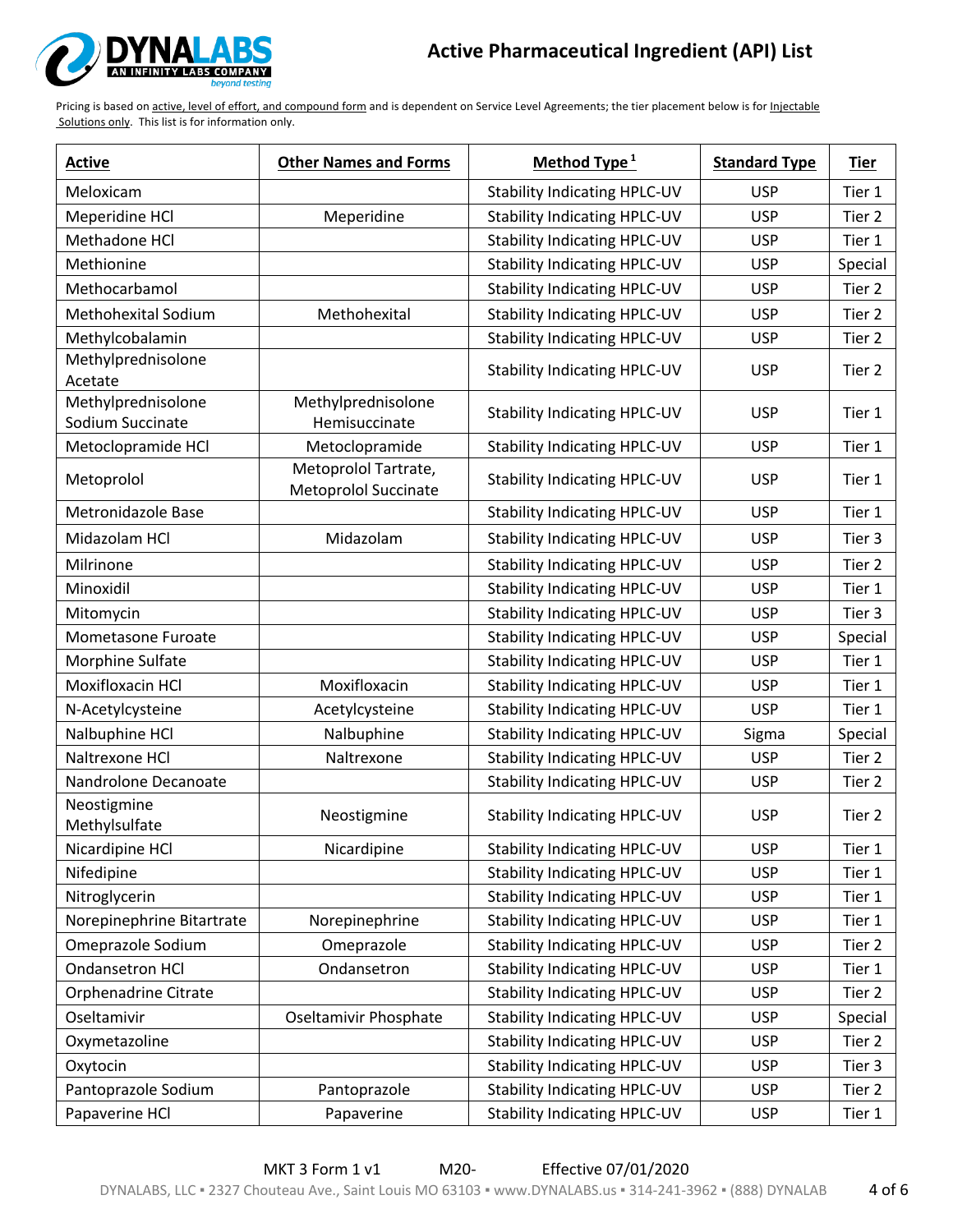

| <b>Active</b>                    | <b>Other Names and Forms</b>                                              | Method Type <sup>1</sup>            | <b>Standard Type</b>   | <b>Tier</b> |
|----------------------------------|---------------------------------------------------------------------------|-------------------------------------|------------------------|-------------|
| Pentobarbital Sodium             | Pentobarbital                                                             | <b>Stability Indicating HPLC-UV</b> | <b>USP</b>             | Tier 2      |
| Pentoxifylline                   |                                                                           | <b>Stability Indicating HPLC-UV</b> | <b>USP</b>             | Special     |
| Phenobarbital Sodium             | Phenobarbital                                                             | <b>Stability Indicating HPLC-UV</b> | <b>USP</b>             | Tier 1      |
| Phenol                           |                                                                           | <b>Stability Indicating HPLC-UV</b> | <b>USP</b>             | Tier 1      |
| <b>Phentolamine Mesylate</b>     | Phentolamine                                                              | <b>Stability Indicating HPLC-UV</b> | <b>USP</b>             | Tier 1      |
| Phenylephrine HCl                | Phenylephrine,<br>Phenylephrine Tannate,<br><b>Phenylephrine Tartrate</b> | <b>Stability Indicating HPLC-UV</b> | <b>USP</b>             | Tier 1      |
| Phosphatidylcholine <sup>2</sup> |                                                                           | <b>Stability Indicating HPLC-UV</b> | Medisca                | Special     |
| Phytonadione                     | Vitamin K                                                                 | <b>Stability Indicating HPLC-UV</b> | <b>USP</b>             | Tier 2      |
| Piperacillin Sodium              | Piperacillin                                                              | <b>Stability Indicating HPLC-UV</b> | <b>USP</b>             | Tier 2      |
| Piroxicam                        |                                                                           | <b>Stability Indicating HPLC-UV</b> | <b>USP</b>             | Tier 1      |
| Potassium                        | Potassium Bromide,<br>Potassium Chloride,<br>Potassium Citrate            | IC                                  | <b>USP</b>             | Tier 3      |
| Prednisolone                     |                                                                           | <b>Stability Indicating HPLC-UV</b> | <b>USP</b>             | Tier 1      |
| Prednisolone Acetate             |                                                                           | <b>Stability Indicating HPLC-UV</b> | <b>USP</b>             | Tier 2      |
| Prednisolone Sodium<br>Phosphate |                                                                           | <b>Stability Indicating HPLC-UV</b> | <b>USP</b>             | Tier 3      |
| Pregnenolone                     |                                                                           | <b>Stability Indicating HPLC-UV</b> | Medisca                | Tier 1      |
| Prilocaine HCl                   |                                                                           | <b>Stability Indicating HPLC-UV</b> | <b>USP</b>             | Tier 1      |
| Procaine HCl                     |                                                                           | <b>Stability Indicating HPLC-UV</b> | <b>USP</b>             | Tier 1      |
| Progesterone                     |                                                                           | <b>Stability Indicating HPLC-UV</b> | <b>USP</b>             | Tier 1      |
| Promethazine HCl                 |                                                                           | <b>Stability Indicating HPLC-UV</b> | <b>USP</b>             | Tier 1      |
| Proparacaine HCl                 |                                                                           | <b>Stability Indicating HPLC-UV</b> | <b>USP</b>             | Tier 1      |
| Propofol                         |                                                                           | <b>Stability Indicating HPLC-UV</b> | <b>USP</b>             | Tier 1      |
| Pyridoxine HCl                   | Pyridoxine                                                                | <b>Stability Indicating HPLC-UV</b> | <b>USP</b>             | Tier 1      |
| Ranitidine HCl                   | Ranitidine                                                                | <b>Stability Indicating HPLC-UV</b> | <b>USP</b>             | Tier 1      |
| Riluzole                         |                                                                           | Stability Indicating HPLC-UV        | USP                    | Tier 2      |
| Rocuronium Bromide               |                                                                           | <b>Stability Indicating HPLC-UV</b> | <b>USP</b>             | Tier 2      |
| Ropivacaine HCl                  | Ropivacaine                                                               | <b>Stability Indicating HPLC-UV</b> | <b>USP</b>             | Tier 1      |
| Sildenafil Citrate               | Sildenafil                                                                | <b>Stability Indicating HPLC-UV</b> | <b>USP</b>             | Tier 1      |
| Sodium Bicarbonate               |                                                                           | Titration                           | Volumetric<br>Solution | Tier 2      |
| Sodium Chloride                  |                                                                           | Titration                           | Volumetric<br>Solution | Tier 3      |
| Sodium Citrate                   |                                                                           | <b>Stability Indicating HPLC-UV</b> | <b>USP</b>             | Tier 2      |
| Sodium Deoxycholate <sup>2</sup> |                                                                           | <b>Stability Indicating HPLC-UV</b> | Medisca                | Special     |
| Sodium Thiosulfate               |                                                                           | Titration                           | Volumetric<br>Solution | Tier 2      |